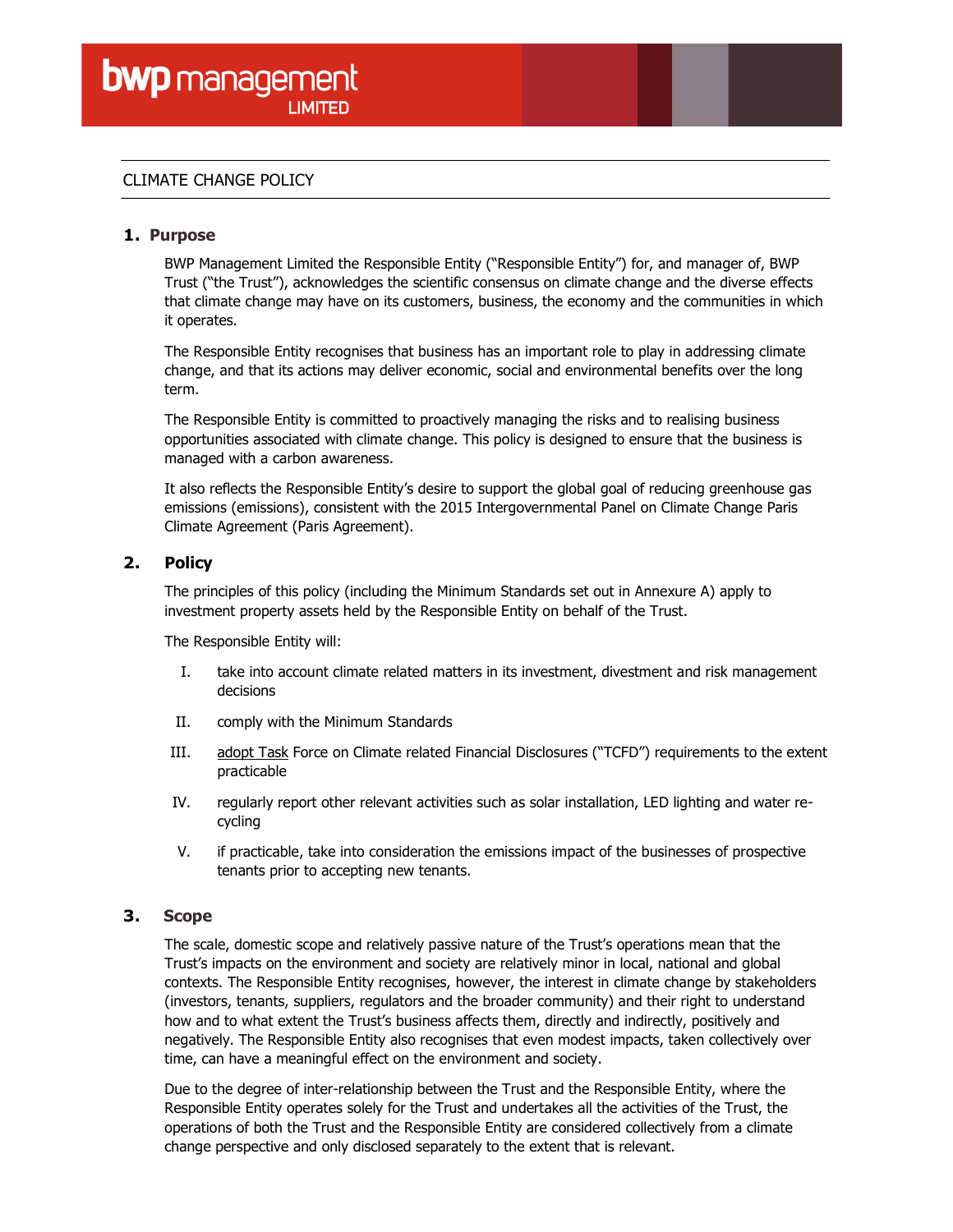The Responsible Entity confines reporting to those aspects of the Trust's business over which it has operational control. In relation to the Trust's portfolio, most properties are subject to whole-of-site leases and the Trust has no operational control over the properties or the businesses operated at them. Some multi-tenanted properties have common areas that the Responsible Entity is responsible for maintaining, being those areas not for exclusive use by respective tenants, typically car parks and other common access areas.

The main sources of environmental impact over which the Responsible Entity has operational control relate to indirect greenhouse gas emissions from: the purchase of electricity for lighting of common areas of some investment properties; business travel; and upstream manufacture of capital goods that are procured directly for the Responsible Entity.

Where material Scope 3 emissions issues are identified, the Responsible Entity will actively engage with the source of those emissions to assess the approach to Scope 3 emission reduction.

# 4. Policy amendment

The policy will be reviewed at least every three years and cannot be amended without approval of the Directors of the Responsible Entity.

Adopted by the Board on 2 December 2020